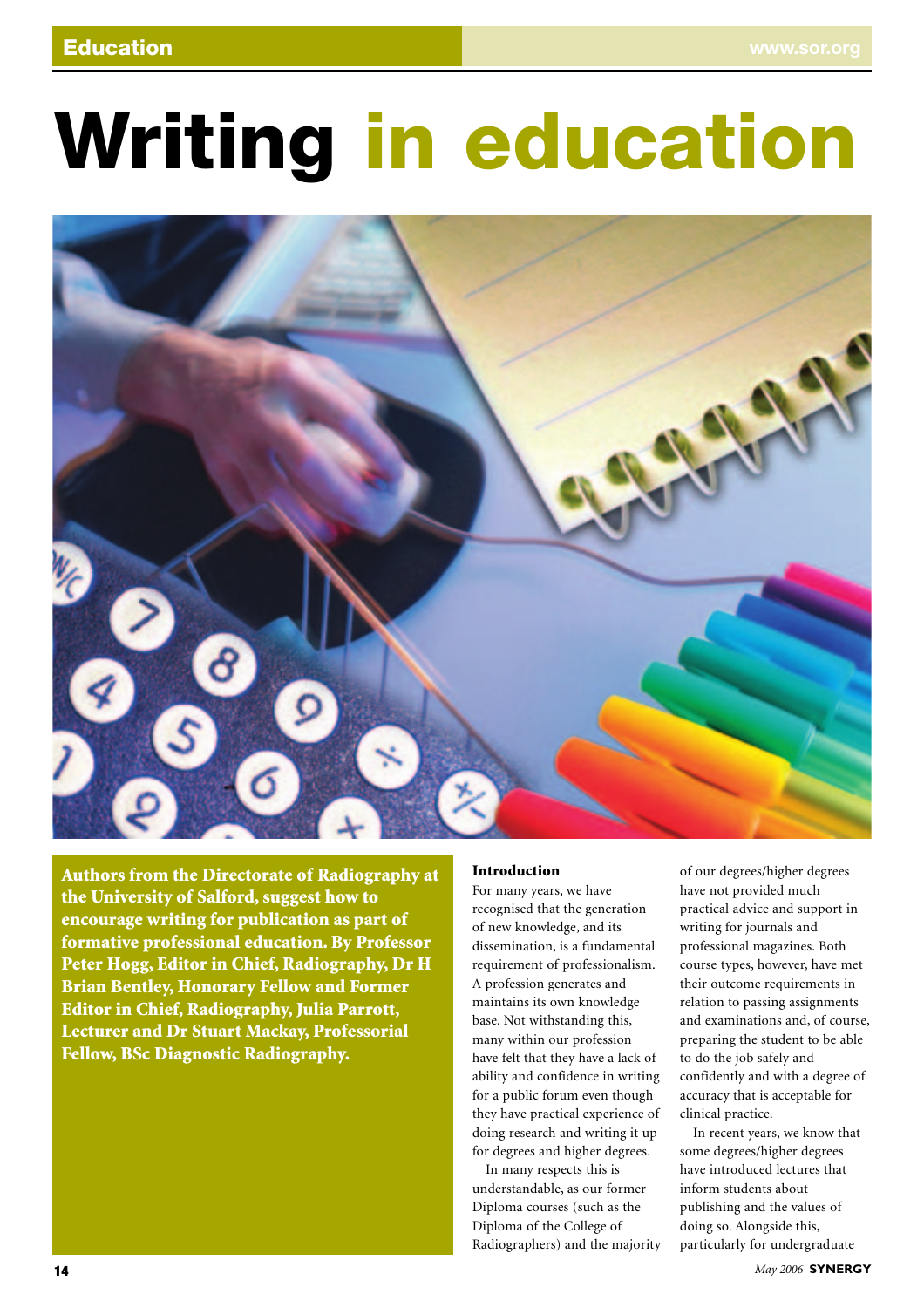work, assignments and, more recently, year III 'projects' have been changed in format to look more like articles/papers that could be suitable for submission to journals or professional magazines. In this article, we examine how these changes can be refined further to facilitate students to understand and use the processes associated with submitting an article to a journal (or professional magazine) as well as producing an article that might be worthy of publication.

We will share our experiences associated with a writer support seminar within our BSc Diagnostic Radiography curriculum and also support that we offer some students after they have graduated. Appendix I illustrates a version of the seminar we use within our BSc Diagnostic Radiography curriculum; Appendix II is an example of a version of an assignment that we have previously set our students.

We recognised early on that for writer support to be effective, our (BSc) course philosophy needed to be proactive, to develop the abilities required for writing in public forums. For encouraging writing for publication as part of formative professional education, it is critical that writing and writer support are seen as central to the core course philosophy – and not simply a bolt on.

A classic example of a 'bolt on' is where traditional assessments are set and a lecture or two about publishing is included in the curriculum. Where it is a core course philosophy, the student is exposed to learning that encourages public writing skill development and the confidence and knowledge to take that writing through the submission and peer review processes. We feel it is critical that at least one 'element' of formal course assessment must have its format consistent with that of a journal

# Appendix I: Writer Support Seminar

**Facilitators:** Typically we have two, both of whom are experienced in academic writing, both of whom have a reasonable understanding of the 'behind the scenes' peer review process associated with a journal. **Required Resources:** Four flip charts and pens; one lecture room (ideally with a further three breakout rooms); articles to be read by students loaded into a virtual learning environment (such as blackboard/Web-CT) in advance of the seminar.

# **Programme of events**

*Week prior to the seminar:* Students will be supplied with an article that has been published in a journal. Typically we put a 'PDF' version of it within the virtual learning environment to ease student access. Students MUST read this prior to attending the seminar.

#### *The seminar:*

*9-9.05 Introduction*

An overview of what the student can expect during the seminar.

*9.05-10 Group activity – 'Why should I publish work?'*

Students are split into groups of 10-12. During this activity, using the flip charts, students are expected to list reasons why they should publish. This is followed by a feedback session in which all students participate. The facilitators work through student opinions and also encourage the students to justify their responses.

*10-10.15 Powerpoint talk 1*

A set of slides, delivered by a facilitator, explaining the values of publishing – to the patient, to the professional, to the profession.

*10.15-11 Group activity – 'an analysis of instructions to authors'*

Students are placed back into their groups and requested to write their ideas down ready for feedback. Four or five examples of *Instructions to Authors* are given to each student – we tend to use examples from well-established and also lesser-known journals. The students are asked to compare and contrast the examples and make notes about similarities and differences. In the feedback session, the facilitator takes student opinion and highlights the similarities and differences.

## *11-11.30 Break*

*11.30-12 Powerpoint talk 2*

This covers several issues in a pragmatic and simplistic fashion, including:

- ◆ Types of journal item, including their typical layout (eg Letter to Editor, Original Article, Review Article, etc);
- ◆ Common points that are included in many *Instructions to Authors;*
- ◆ How to submit an article to a journal;
- ◆ The peer review process, including feedback and article revision.

# *12-1 Working lunch*

In their groups, during lunch, students are asked to read their article again. On reading it this time, we issue the student with marking criteria (Appendix II) and request that they make comments under each criteria and also assign a mark (where possible). NB: Appendix II is our version of *Instructions to Authors*, taken from several examples from various journals. Again, students are requested to write their thoughts onto the flip charts.

*1-1.40 Feedback*

Students are encouraged to feed back their opinions on their article. The facilitator gives a two minute synopsis of each article so that all the students have some understanding of what is being critiqued.

## *1.40-2 Closing remarks and the assignment*

This section commences with a facilitator sharing experiences of writing for a public forum. Various things are considered, including: having a paper knocked back for revision; how it feels when your first paper is published; how it feels when somebody writes to the journal and criticises your work. The second part involves giving the student their assignment and explaining it. An example of an assignment (including marking criteria) can be seen in Appendix II.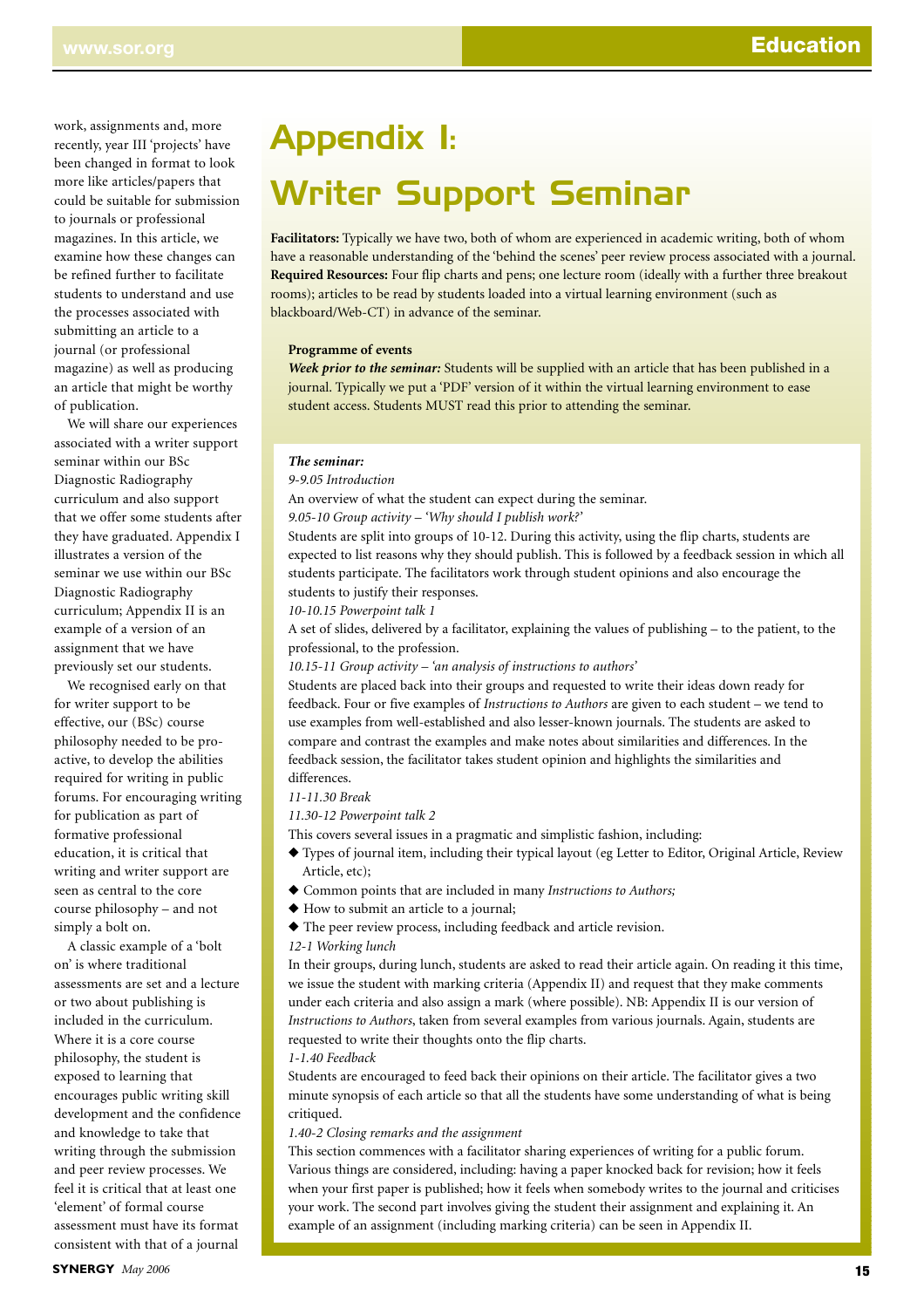

*Figure 1: Syntax of writer support during and after the course.*

# **Radiology training academy joins forces with Siemens**

To address the national shortage of radiologists, three pilot schemes have been developed by the Department of Health to provide a wider range of educational initiatives. The schemes encompass the Leeds Teaching Academy, as well as academies in Plymouth and Norfolk, and will provide comprehensive training for 60 trainee radiologists a year.

Three Acuson Antares ultrasound systems have been bought for the academy. Dr Philip O'Connor, consultant radiologist at Leeds General, explained: "Price, image quality, user interface, system performance, and the educational relationship between provider and the academy were important factors. Siemens was chosen because of its overall package and experience of previous education collaborations."



*Pictured with one of the new Acuson Antares systems are (from left): Sharon McGough, administrative officer; radiology specialist registrars Anu Balan, Dilip Oswal and Khalid Nawaz, and Lesley Challenor, academy manager (seated).*

paper or professional magazine article. Once this is achieved you may wish to consider trying the following.

# **Writer support and the writer support seminar**

Figure 1 illustrates our writer support structure for students and past students. It comprises two components – within the course and after the course, and for the purposes of explanation we shall use these as subheadings under which we can explain our approach.

NB: For primary research it might be advisable for the student to have completed data collection prior to commencing the writer support process. For a review article, we have found that the student need not have identified a topic or literature prior to starting the writer support process.

**Within the course:** Appendix II gives an example of an assignment for a review article – clearly this would need adapting for primary research. Note that marks are assigned for complying with the process (*Instructions to Authors*) and marks are also allocated for the academic merit of the article itself. At some stage, the student would have the assignment explained to them and be given the chance to ask questions about it. We have found that doing this at the end of the seminar is a good time because by then the student has had a considerable amount of background information. As such, they have some understanding about the assignment requirements and much more informed questions can be asked.

Directed work is given one week before the seminar, meaning that the student reads an article that has been published in a peer reviewed journal. Given that the seminar is based around group work, we assign students into a group at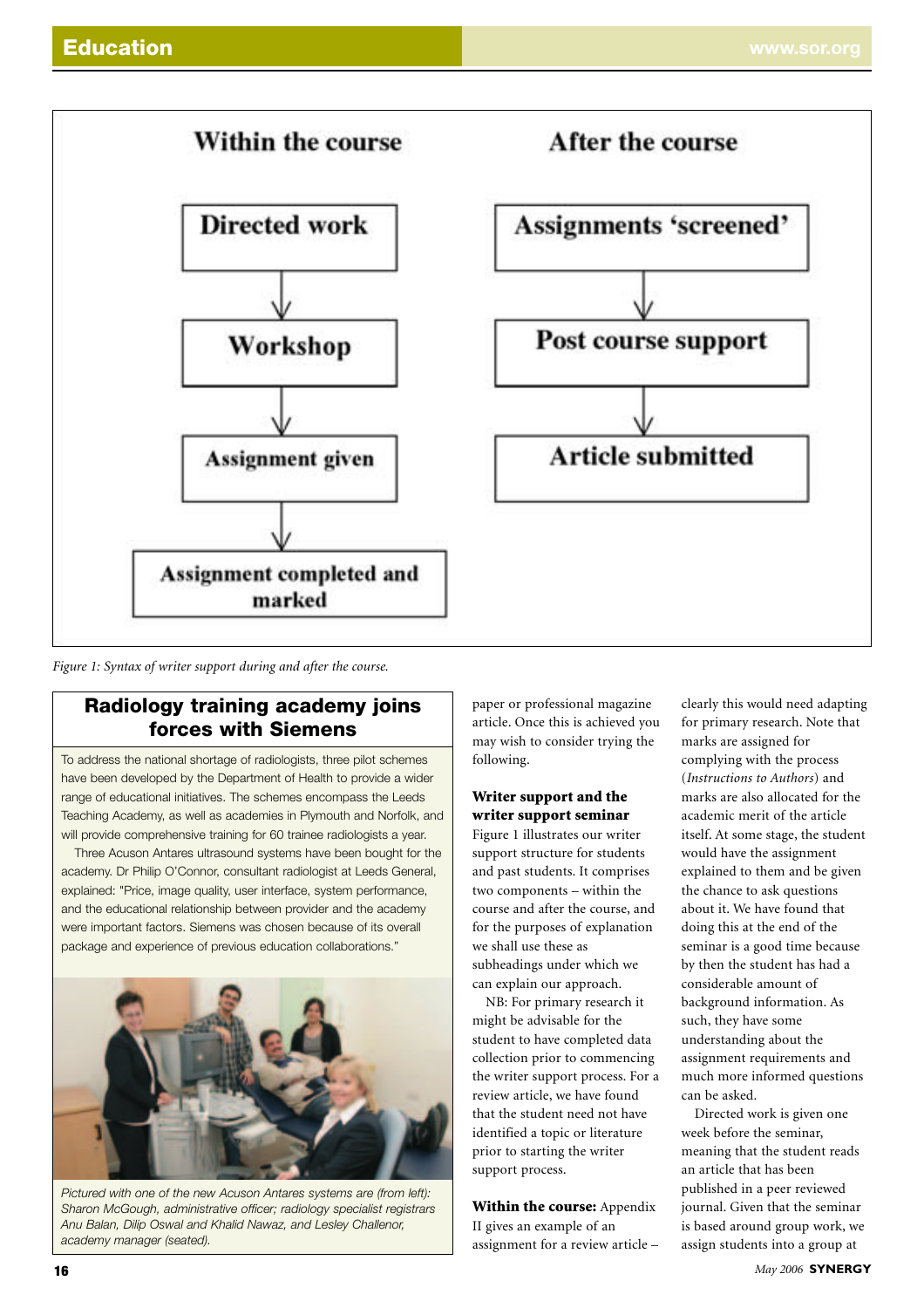5%

the same time. All students within the same group receive the same article to read. Ideally, each group should have between 10 and 12 students allocated to it.

Seminar resources include flip charts and pens, powerpoint projector and computer and enough pamphlets<sup>1,2</sup> for all students. An outline of the workshop is illustrated in Appendix I. After an introduction to the day, we commence with group work, the purpose of which is to allow the students to identify why publishing is a valuable exercise with which to engage. Generally, there are no right or wrong answers to this activity and one can predict some of the reasons that will be raised.

This group activity is follow by a feedback session to all the students. During this session, it is valuable to note the commonalities and differences. We encourage the students not simply to list their reasons but also we probe them to explain more fully their responses. Following this is a talk by one of the facilitators. The talk is short, and reinforces the reasons why people would wish to publish – to the patient; to the professional; to the profession.

The second group activity is an analysis of several *Instructions to Authors*, taken from four or five peer reviewed journals. This activity involves the students, within their groups, identifying the similarities and differences between the *Instructions to Authors*. The subsequent feedback is relatively short as the issues can be outlined fairly quickly and concisely. This is followed by the second talk. This is more lengthy than the first, and it goes into some detail about the process of submission, peer review, article revision and re-submission.

The final group activity is to critique the articles against the (formal) assessment criteria (Appendix II). Following this,

# Appendix II

# You are required to write a review article about medical imaging. Your review article will have the following characteristics.

- ◆ It will be a critical analysis of your chosen area.
- ◆ Word count 2000 +/- 10%, not including references, title or legends/figure headings/captions
- ◆ Letter of submission, indicating transfer of copy right 5% and 5% and 5% and 5% and 5% and 5% and 5% and 5% and 5% and 5% and 5% and 5% and 5% and 5% and 5% and 5% and 5% and 5% and 5% and 5% and 5% and 5% and 5% and 5%
- ◆ A concise title that reflects the chosen area 3% 3%
- ◆ Appropriate key words. Such key words should be derived from Mesh Headings where appropriate

 $20/6$ ◆ An abstract of between 200-250 words. This will reflect, concisely, the review article itself 5% ◆ An introduction that sets the scene, ideally this would not be longer than 200 words. This scene setting will include relevant background information, citing suitable literature. It will also argue a clear rationale for why this subject was chosen; based on evidence and not personal opinion ◆ The main body of the review will be an analytical debate that will be informed by evidence. This could be structured under subheadings if required. This will be the main part of the work and as such the key themes will be identified and developed 65% and  $65%$ 

◆ There will be a summary which seeks to convey, briefly, the main issues raised in the discussion

| ed ● Compliance with Instructions to Authors | $\sim$ $\sim$<br>$5\%$ |
|----------------------------------------------|------------------------|
| $\blacktriangleright$ References             | $5\%$                  |

## **Instructions to Authors**

◆ A maximum of six key words (minimum of two) should be supplied, complying with MESH http://www.nlm.nih.gov/mesh/MBrowser.html

◆ Style: Scientific (generic) names of drugs should be used when first cited, followed by (in parentheses) the trade (proprietary) name and the manufacturer of the product. In subsequent mention in the article, the generic name should be used. Stedman's Medical Dictionary and Merriam Webster's Collegiate Dictionary (10th edition) should be used as standard references. Style should be patterned after the American Medical Association Manual of Style (9th edition).

◆ Units should be metric and all abbreviations should follow the international system http://www1.bipm.org/en/si/

◆ A title page should accompany each copy of the manuscript, indicating the first and last names of all authors, academic degrees, institutional and departmental affiliations, current address of authors, a complete address, telephone and fax numbers, and e-mail address for the author responsible for correspondence.

◆ Conflict of interest/author disclaimer: Any actual, potential, or apparent conflicts of interest must be stated on the cover page. All sources of financial support for the study presented or any author relationships with manufacturers of any products mentioned in the article must be stated.

◆ All figures must be cited in text, numbered in order of first appearance in the article (figure 1, figure 2, etc.).

◆ A figure legend must be submitted for each figure. Each legend should clearly describe the appearance/relevance of the figure, without unnecessary duplication of article text, and must identify each image of the figure (figure 1A, 1B, etc.) as well as any arrows or other markers included in the image.

◆ All tables must be cited in text, numbered in order of first appearance in the article (table 1, table 2, etc.). All tables must be typed and submitted on a separate page from the rest of the manuscript. Indicate appropriate table title and define all abbreviations, symbols, and footnotes used.

◆ Once an article is accepted for publication, all authors must sign the Copyright Assignment form. Accepted manuscripts become the property of the Anderson Publishing Ltd, publisher of Applied Radiology. The assignment of rights to Anderson Publishing includes, but is not limited to, rights to edit, publish, reproduce, distribute copies, and publish in electronic form or on other media. Authors retain the right to revise, adapt, prepare derivative works, present orally, or distribute the article, provided notice of copyright is given.